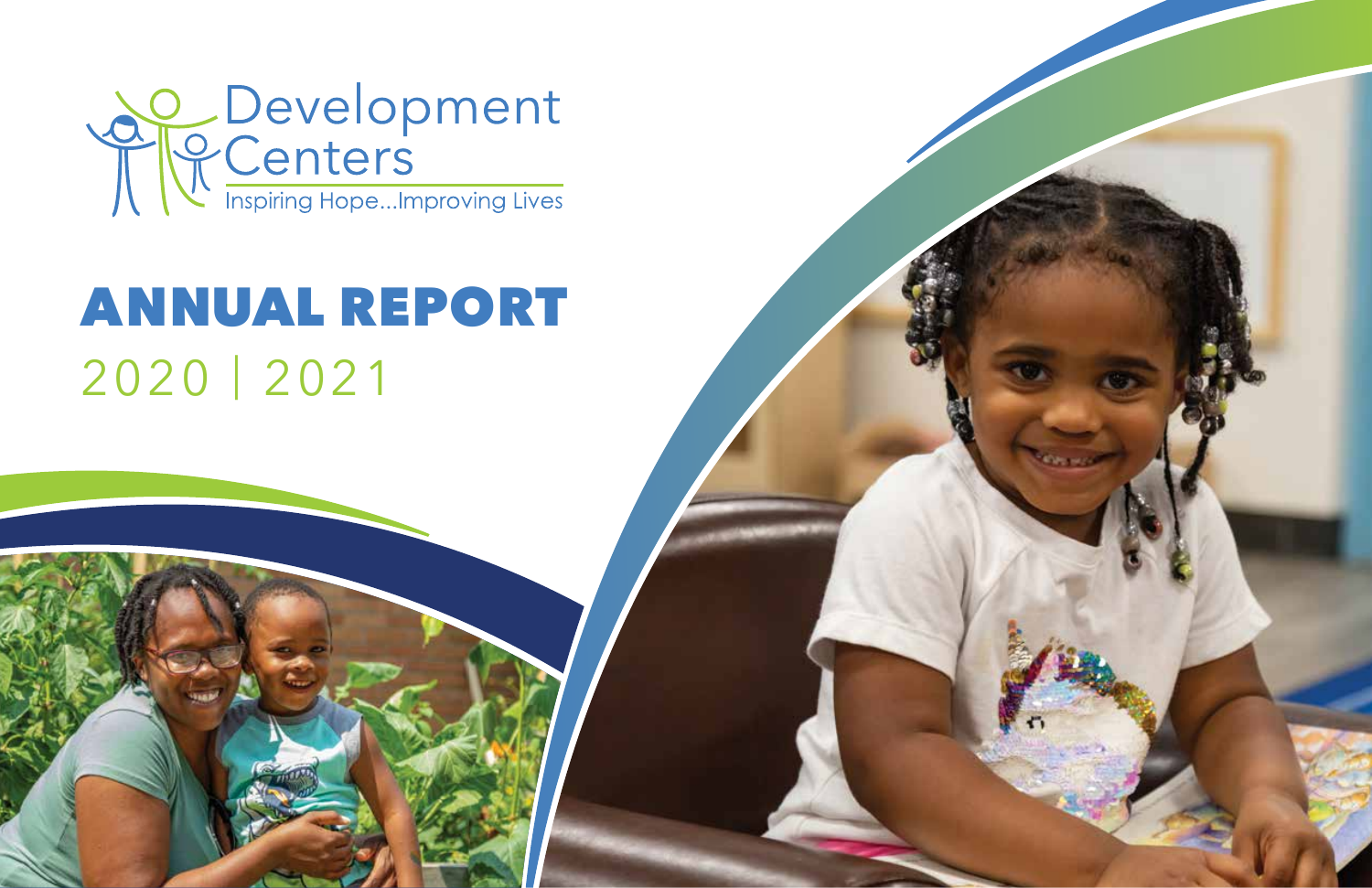# OUR MISSION

**Helping children, adults and families live healthier, happier lives.** 

#### **OUR VISION**

Development Centers will be the preeminent organization committed to excellence and the recognized leader in Human Services. We will provide a continuum of diversified services based upon community need, resulting in outstanding and ever improving outcomes.

#### **OUR VALUES**

- · Respect and compassion for all persons served
- · Acknowledge the abilities, strengths, and worth of the individual and his/her family
- · Seek out and be responsive to the community need
- · Dedication to teamwork, professionalism, ethical conduct and the prudent use of resources
- · Commitment to opportunities, regardless of personal barriers
- · Commitment to best practice

#### **OUR POSITION ON EQUITY**

**We believe** in the fair and just distribution of resources and opportunities needed to achieve wellbeing.

**We engage** with compassion to confront and dismantle oppression interpersonally, institutionally, and systemically.

**We commit** to building a culture of equity and belonging.

#### **BOARD MEMBERS FY 2020-2021**

**Chair: Rodger Prong, MBA**  Oakland Physicians Network

**Vice Chair Programming: Cheryl Hawkins, PhD** Retired Vice President & Chief Academic Officer, Schoolcraft College

**Treasurer: Melvin Houston, J.D., M.B.A.** Attorney, Accountant & Professor, Wayne State University

**Secretary: Kevin Outland** President, Pure Energy Advertising

**Member: Jerry Allen** Retired, Allen Maintenance Co.

**Member: Nicholas Dubose** Owner, GT Transportation, Head Start Parent

**Member: Dr. Subhash C. Gulati** Retired Medical Doctor

**Member: Kathy Operhall** Retired Educator

**Member: Daicia Price** Clinical Asst. Professor, University of Michigan

**Member: Sharon Smith** New Directions Member, Student

**Member: Frederiek Toney** President, Global Ford Customer Service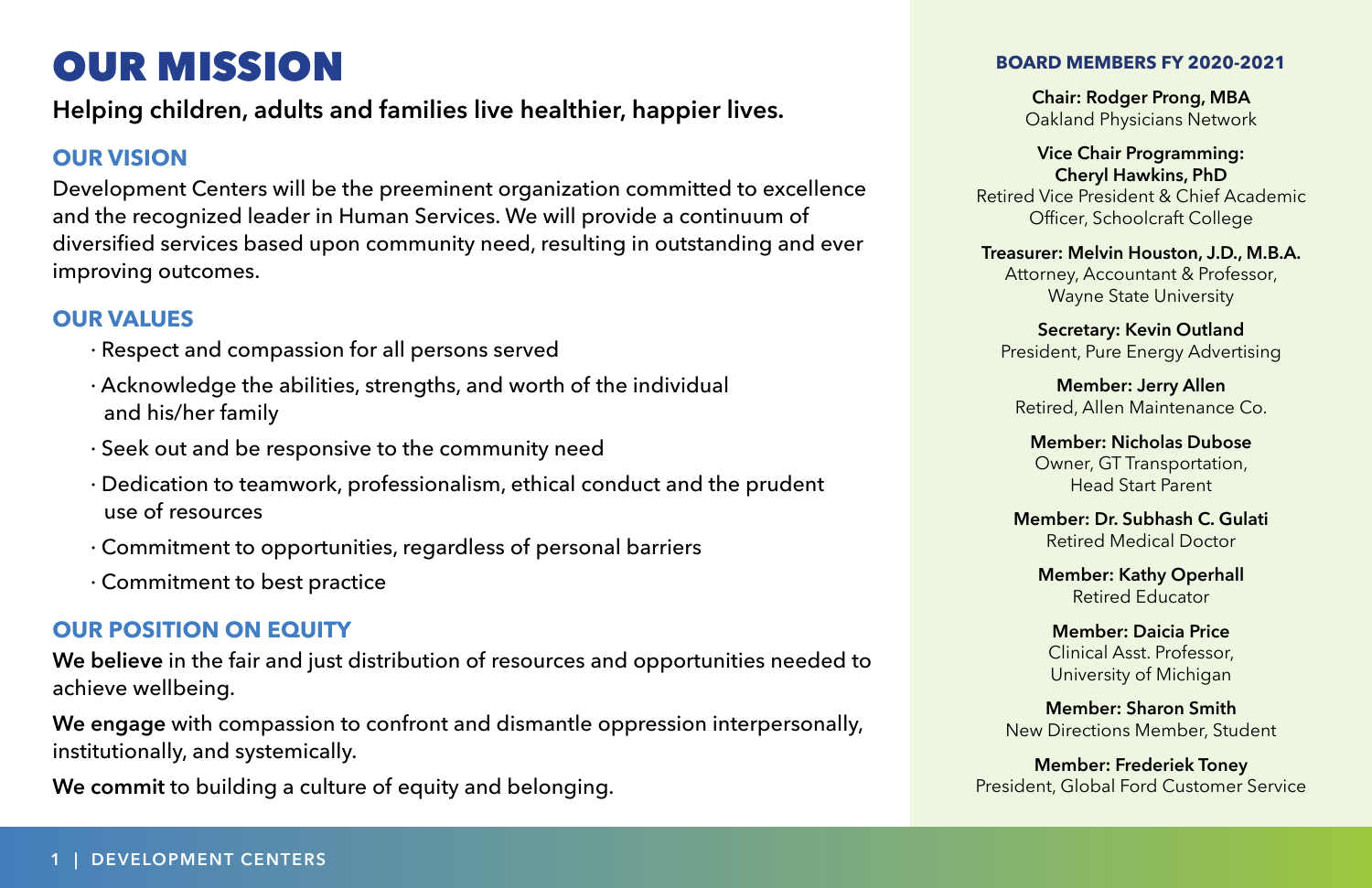

### **Dear Friends,**

I think many of you will share my sentiments that 2021 was another challenging year! While it's easy to get discouraged by the ongoing pandemic, workforce shortages and a struggling economy, as an eternal optimist, I am always looking for the silver lining. And despite the challenges of 2021, Development Centers saw many silver linings.

2021 brought new program options through the addition of our federally funded CCBHC (Certified Community Behavioral Health Clinic). Through this initiative, we are now able to provide a greater level of integrated physical and mental health services to children and adults facing a mental health issue. We are reaching out specifically to the LGBTQ and Veterans populations to ensure they have greater access to address their specific needs. We are looking forward to a second year of funding to expand this reach. Development Centers is also fortunate to report that 2021 was a record year for donations from individuals and small groups. Our generous and committed supporters stepped up when they heard our calls.

The ongoing pandemic has highlighted the need for services related to mental health, child care and employment. We are grateful that our community shares our mission to help children, adults and families live healthier, happier lives. We thank you for your ongoing commitment and hope that you will continue to support the work we do through donations that truly impact the people we serve. I am hopeful that 2022 will bring brighter days and greater stability for all of us.

With gratitude,

Carmeria Heman Phil

**Dr. Catherine Liesman** *Chief Executive Officer*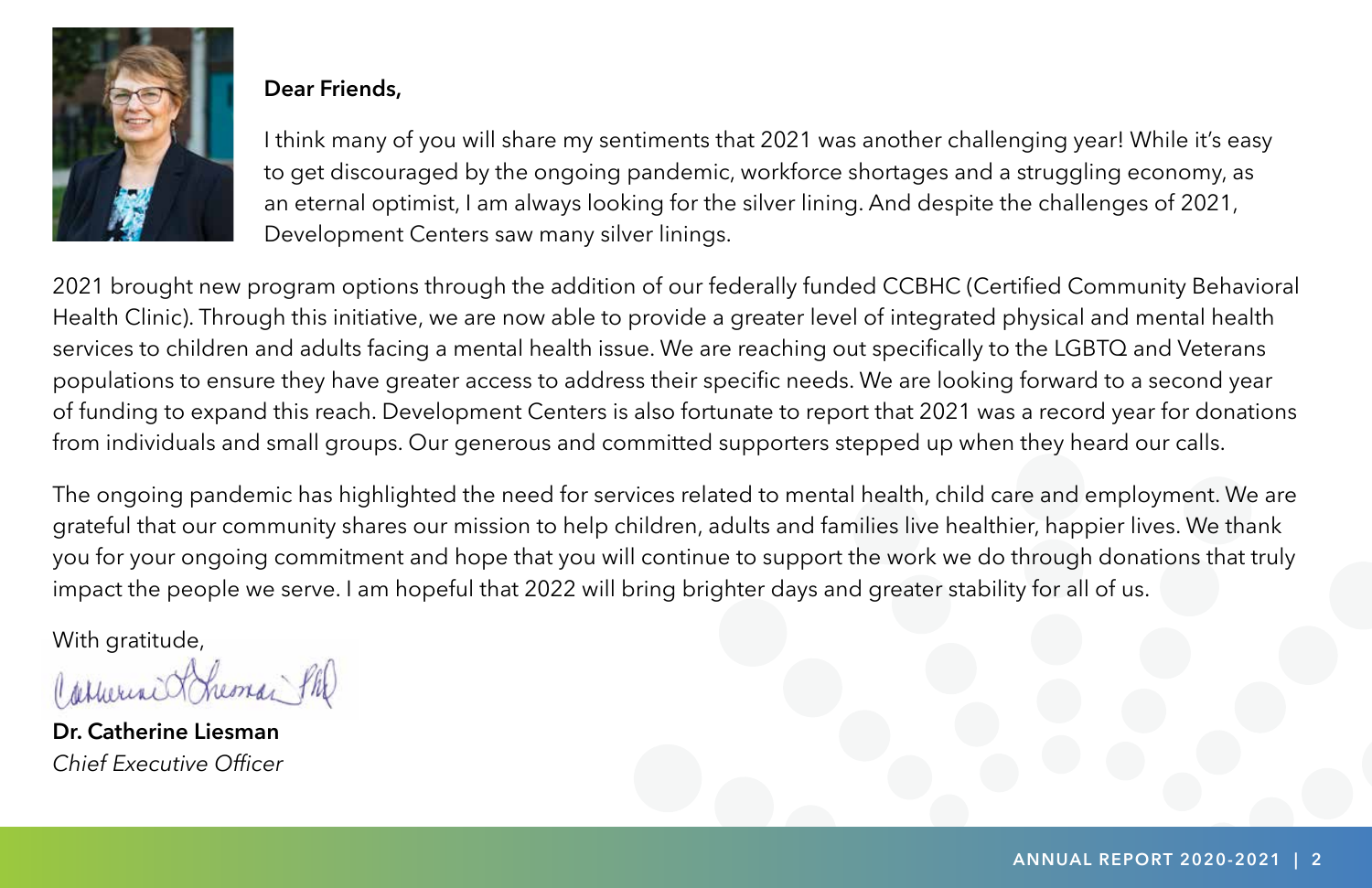# YOUR SUPPORT MADE A HUGE IMPACT.

# **TOTAL PERSONS SERVED** 12,287

Adult Mental Health Services **7,243** | 59%

**Early** Childhood **Services 2,587** | 21%

Children's Mental Health Services **1,064** | 9%

Certified Community Behavioral Health Clinic **357** | 3%

Employment Services **1,036** | 8%

### **PROVIDED** OVER 64,000

**MENTAL HEALTH THERAPY SESSIONS**  *to adults, children and families*

759 INDIVIDUALS **received CAREER TRAINING & JOB SEARCH SERVICES** 

71 PEOPLE **enrolled into Adult Basic Education programs** *including High School Equivalency/GED*

# 1,700 FAMILIES

**received FRESH PRODUCE & GROCERIES**

*through our partnership with Gleaners Community Food Bank and Higher Hopes*

# 100% OF STUDENTS

**in our Brightmoor Quality Initiative who received early childcare scholarships** 

> **enrolled and attended care regularly**

### 100% OF CHILDCARE CENTERS **in our Brightmoor Quality Initiative**

**remained open**

*despite challenging financial hardships from the pandemic*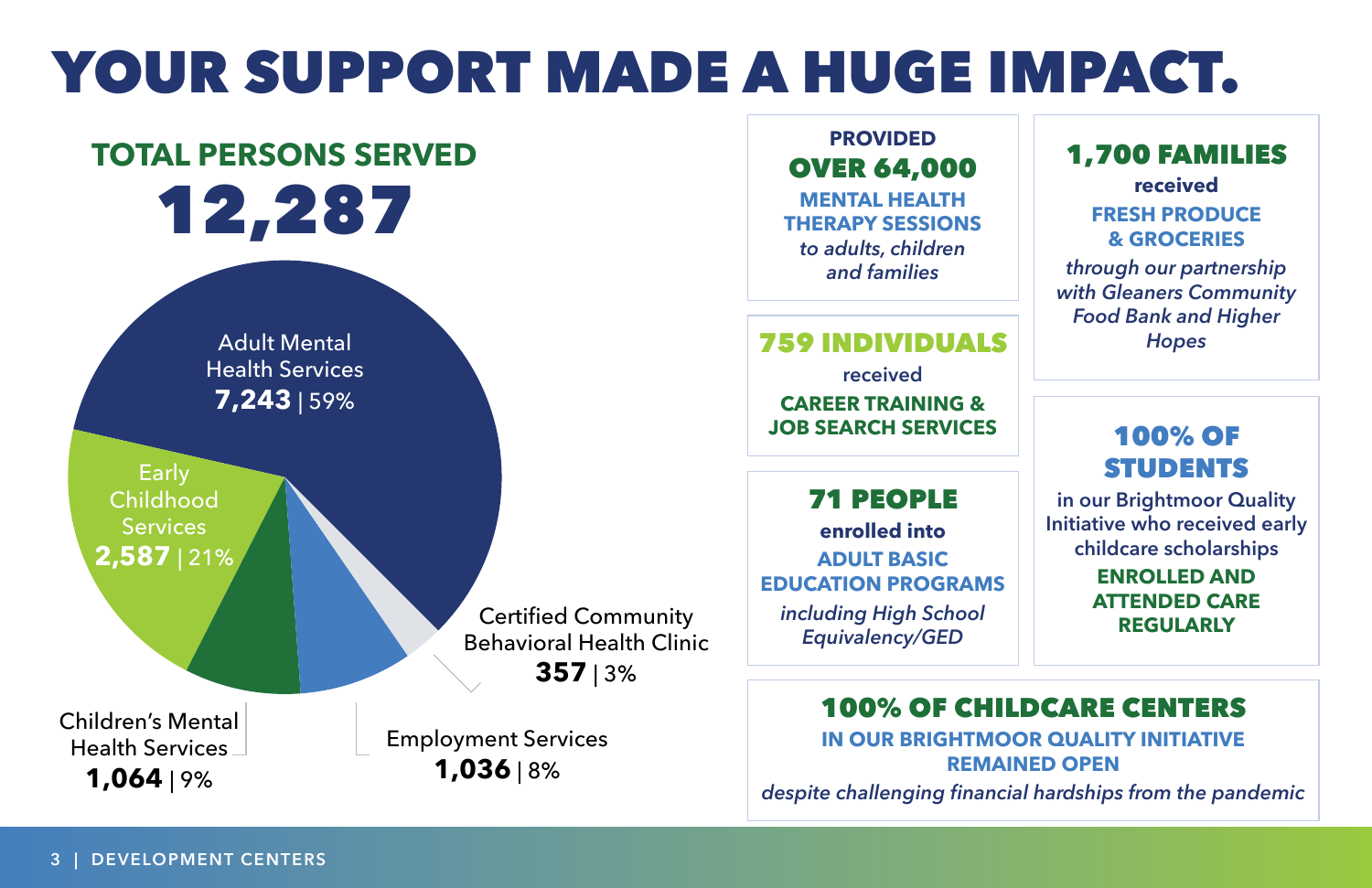## 93% of 4-year-olds

**at our Early Childhood Education Center were determined "Kindergarten ready"**

#### 50 CHILDREN

**participated in our School Based Summer Camp**

# *Head Start Program* 490 SCHOOL BASED STUDENTS

**participated in small group and classroom intervention programs**

# **CONDUCTED** 15 PARENT CIRCLE GROUPS

**and school staff trainings on on children's mental health needs**

### **NEARLY** 24,000 **DIAPERS/PULL-UPS**

**WERE PROVIDED**

*to families and children in our Early Head Start and* 

## 357 CLIENTS

**served in our certified Community Behavioral Health Clinic**

## 215 CHILDREN

**in our Early Head Start and Head Start Program received free dental cleanings, hearing and vision tests**

# **FINANCIALS**

#### **REVENUE**

| Detroit Wayne Integrated Health Network                    | \$11,432,614 |
|------------------------------------------------------------|--------------|
| <b>Detroit Employment Solutions Corporation</b>            | \$1,635,139  |
| <b>Early Head Start and Head Start Grants</b>              | \$6,238,413  |
| <b>Foundations and Other Grants</b>                        | \$4,861,869  |
| Fees, Insurances and Other                                 | \$900,063    |
| Michigan Department of Health and<br><b>Human Services</b> | \$929,557    |
| <b>Charitable and In Kind Contributions</b>                | \$181,162    |
| <b>Total Support and Revenue</b>                           | \$26,178,819 |

#### **EXPENSES**

| <b>Salaries and Wages</b>                  | \$11,301,136 |
|--------------------------------------------|--------------|
| <b>Fringe Benefits</b>                     | \$3,479,398  |
| <b>Program Expenses</b>                    | \$7,957,005  |
| <b>Administrative Expenses</b>             | \$570,468    |
| <b>Total Expenses</b>                      | \$23,308,007 |
| <b>Increase In Unrestricted Net Assets</b> | \$2,870,812  |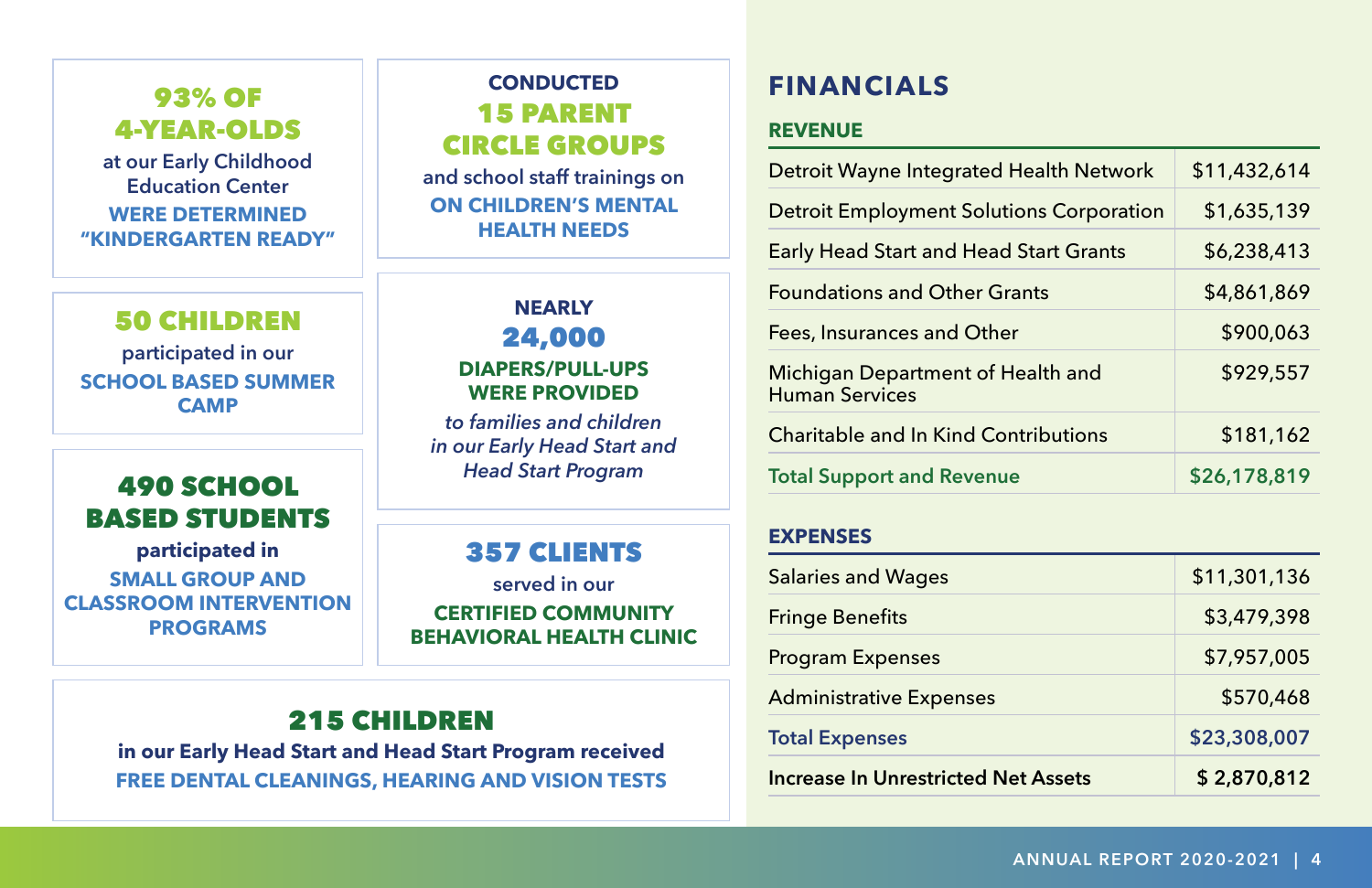# **EARLY CHILDHOOD & FAMILY** SERVICES





The Early Childhood and Family Services program provides a full range of prevention, early intervention and treatment services for families with young children from pregnancy through age five.

**Early Childhood & Family Services** 17321 Telegraph Road Detroit, MI 48219

**Development Centers Early Childhood Center** 19176 Northrop St. Detroit, MI 48219

**McKenny Community Center (Early Head Start)** 19740 Burt Road Detroit, MI 48219

**Seven Mile (Early Head Start and Head Start)** 13735 W. Seven Mile Road Detroit, MI 48235

**St. Suzanne (Early Head Start and Head Start)** 19321 West Chicago St. Detroit, MI 48228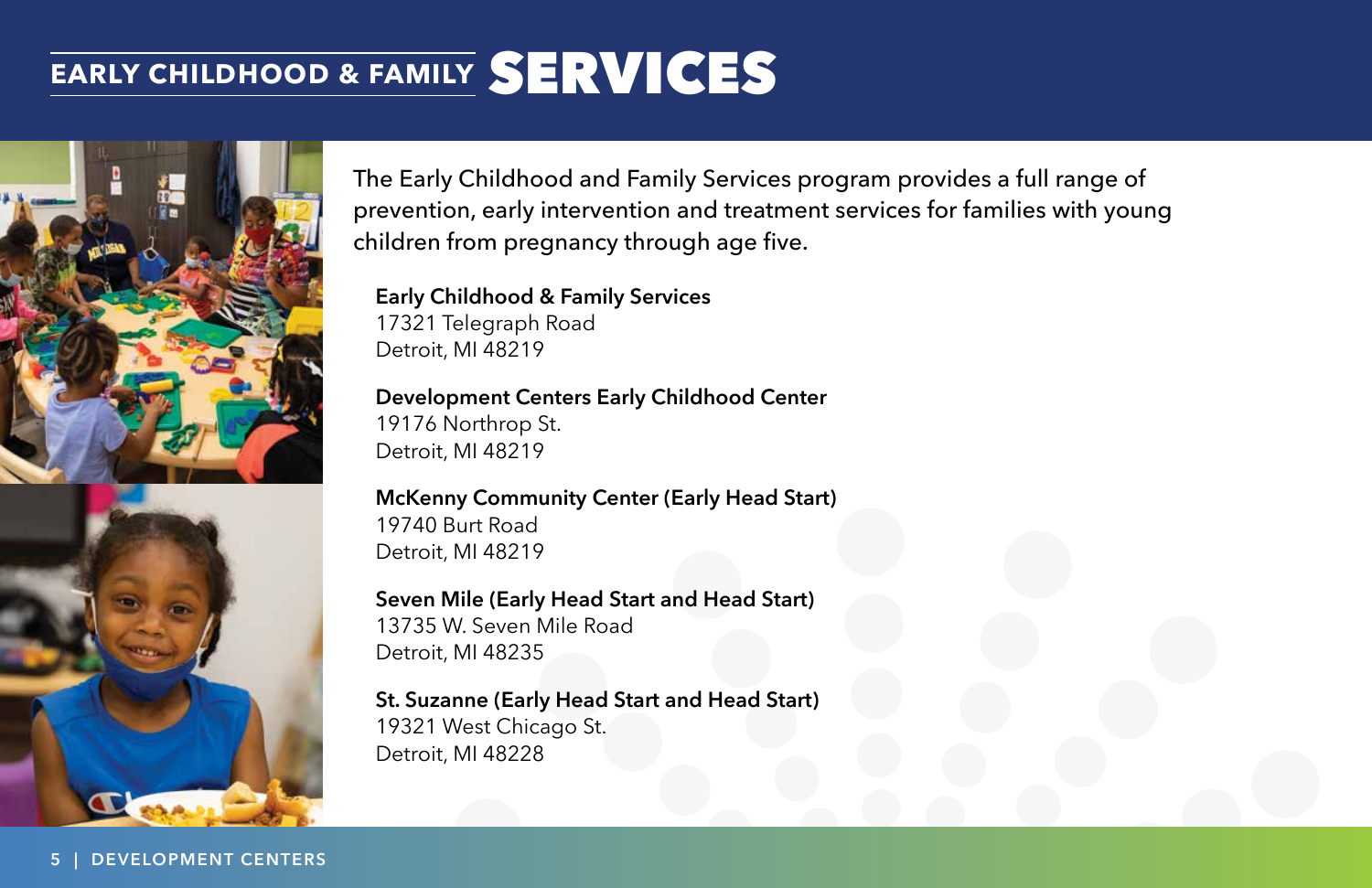# **WORKFORCE** DEVELOPMENT

The Detroit at Work Career Center provides adult Detroit residents with opportunities for both employment and training as they advance on their road to self-sufficiency.

**The Career Center** 24424 W. McNichols Rd. Detroit, MI 48219

## **Expand Training & Career Pathways**

Targeting five growth industries:

- Manufacturing
- Retail, Hospitality & Entertainment
- Healthcare
- Information Technology
- Construction & Logistics

### **Barrier Elimination**

Identifying and solving barriers impeding employment including mobility, childcare, literacy, housing and anything preventing people from finding meaningful employment.



*Photo courtesy of Detroitatwork.com.*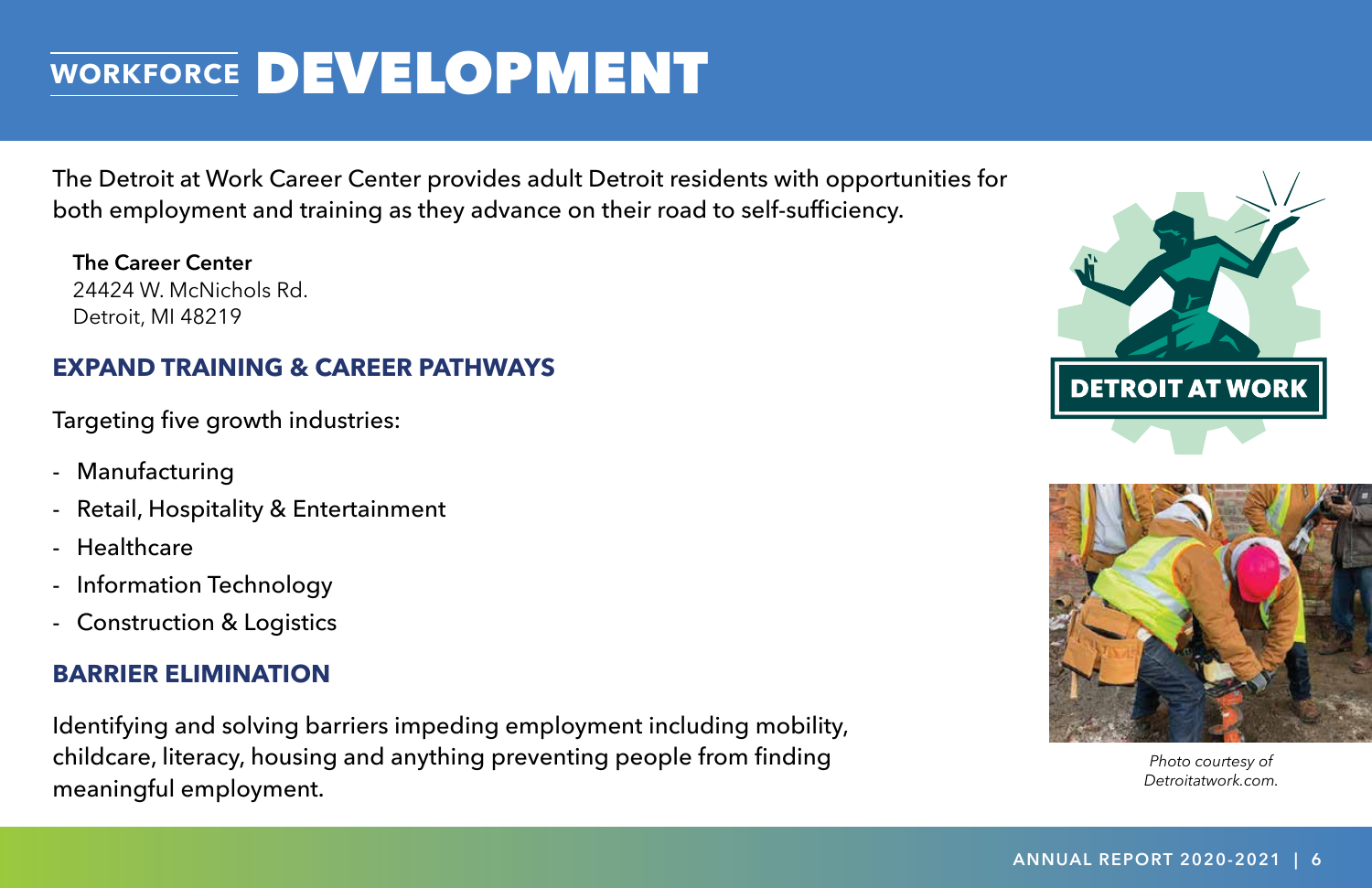# **MENTAL HEALTH PROGRAMS &** SERVICES



*Congratulations to our School-Based Team on receiving the Detroit Public Community Schools District Partners in Excellence Award. The Detroit Public School District honored our staff for their continued work to support the mental health of students during the pandemic.*

Development Centers provides a wide range of mental health programs for adults, children and families. Programs include individual and group therapy, parenting support, and more intensive forms of support such as juvenile justice, specialized group programs for individuals with development disabilities, housing for individuals with severe mental illness and much more. These services are provided at our centers, in homes and within select partner schools. Due to COVID-19 many of these services are also available through a virtual platform called Telehealth.

**Access Child & Adolescent Services Early Childhood & Family Services** 17321 Telegraph Road, Detroit, MI 48219

**Adult Behavioral Health Services** 24424 W. McNichols Rd., Detroit, MI 48219

**McKenny Community Center** 19750 Burt Rd., Detroit, MI 48219

### **New Directions**

24430 W. McNichols Rd., Detroit, MI 48219

**North Central Health Center** 4321 E. McNichols Rd., Detroit, MI 48212

#### **SCHOOL BASED PROGRAM LOCATIONS**

**Barber Preparatory Academy Beech Elementary Cody High School Cooke STEM Academy Dossin Elementary-Middle School Dixon Elementary-Middle School Foreign Language Immersion and Cultural Studies (FLICS) Gompers Elementary and Middle School Hicks Elementary Martin Luther King Jr. High School Mumford High School Renaissance High School The School at Marygrove**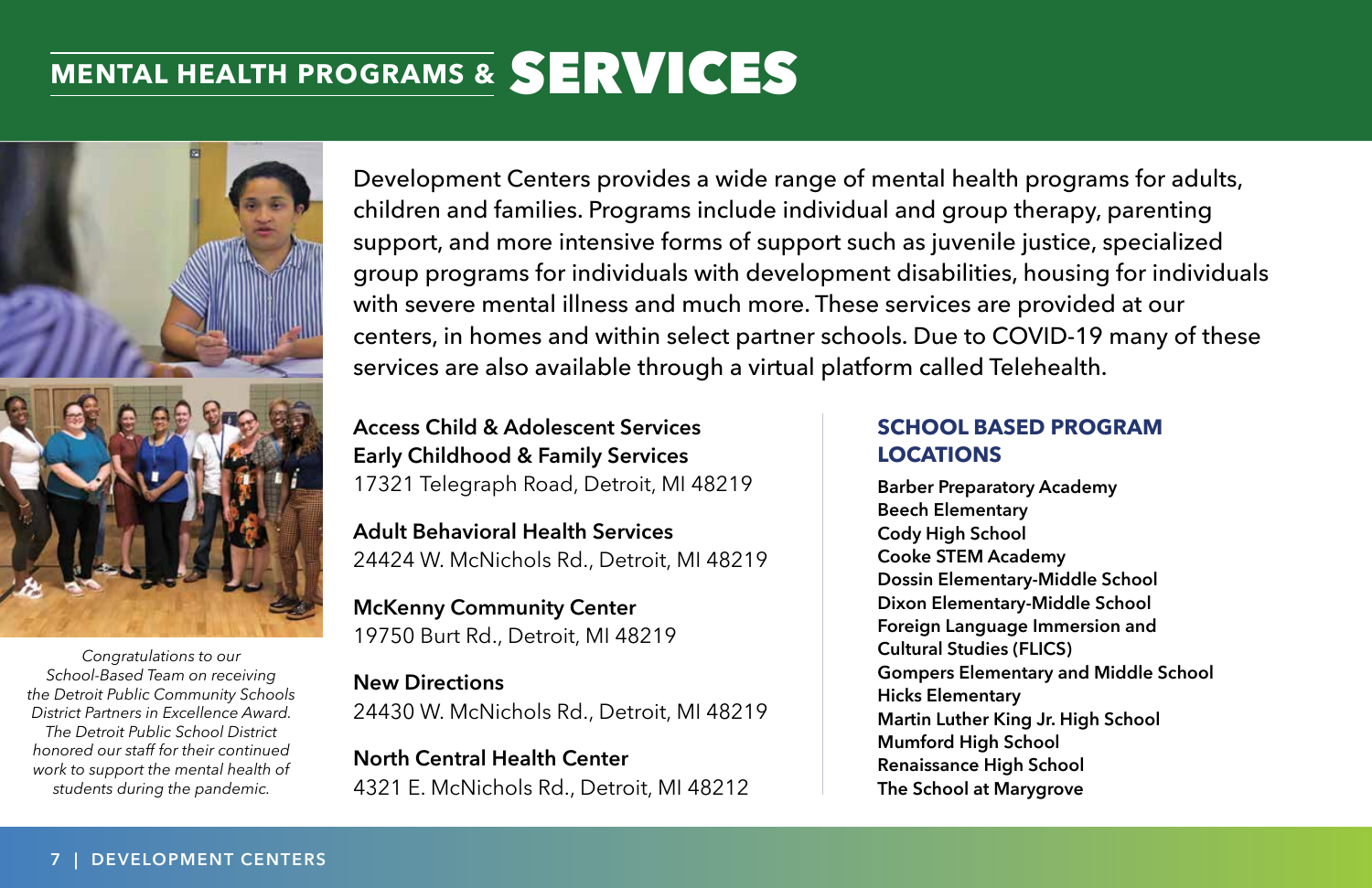# **MENTAL HEALTH PROGRAMS &** SERVICES

In June of 2021, Development Centers launched our Certified Community Behavioral Health Clinic.

### **What is a Certified Community Behavioral Health Clinic?**

A Certified Community Behavioral Health Clinic (CCBHC) is a specially-designated clinic that provides a comprehensive range of mental health and substance use services.

The CCBHC model dramatically increase access to mental health and substance use disorder treatment, expands the ability to address the overdose crisis and establishes innovative partnerships with law enforcement, schools and hospitals to improve care, reduce recidivism and prevent hospital readmissions.

Our CCBHC provides…

- Outpatient mental health & substance use services
- Care coordination with primary care community groups
- Targeted case management
- Medication-Assisted Treatment
- Tailored services and programs for LGBTQ persons and veterans



*Kids dance with Smiley the Clown at the CCBHC community family fun day event.* 



*Some CCBHC Team members at the CCBHC Community Family Fun Day event. Pictured (left to right): Hannah Cary, Dr. Kanetra Young, Shanice Easley, Dr. Chandra Carr and Kiaira Harris.*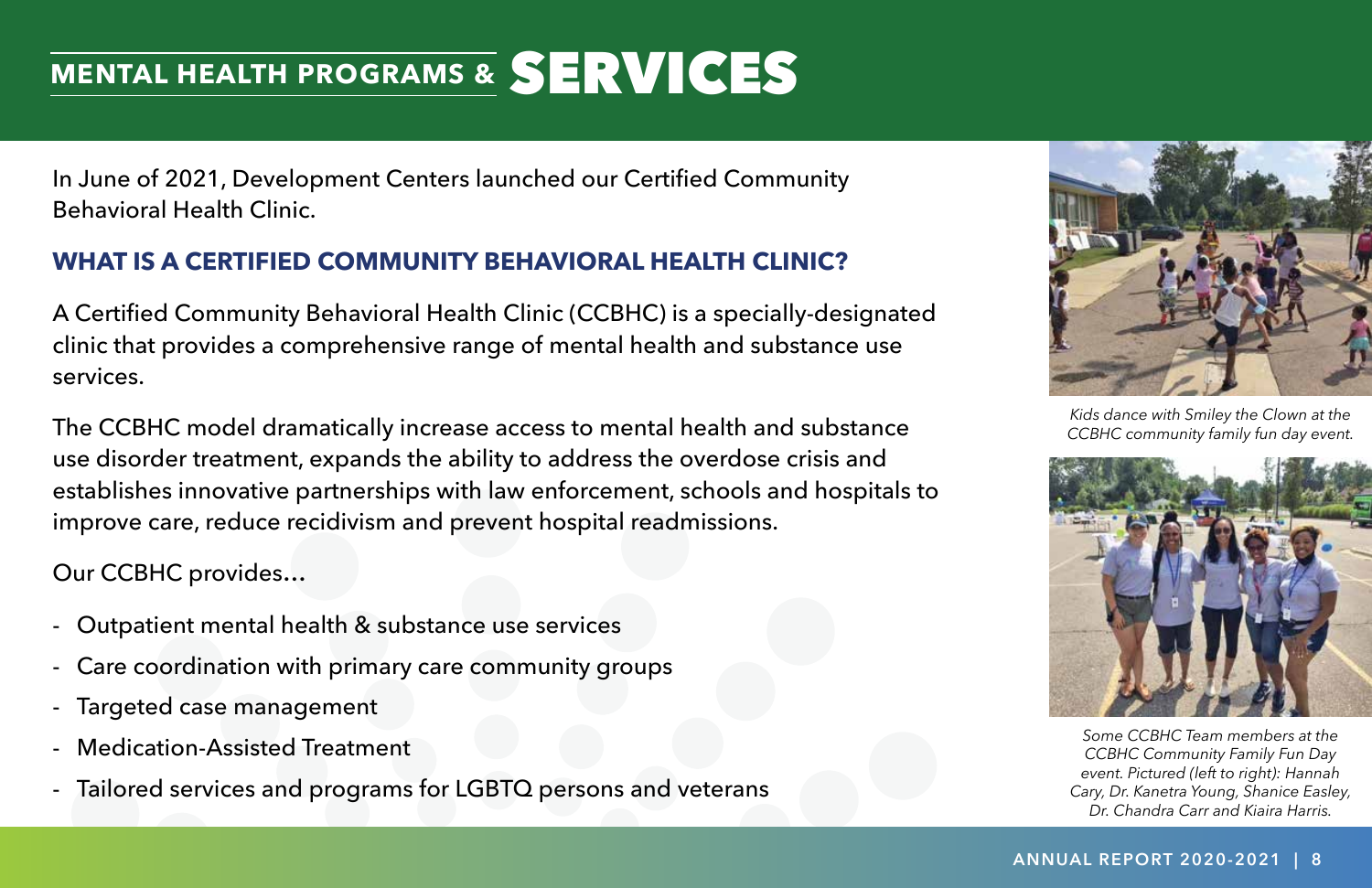# CARF ACCREDITED



# **COMMISSION ON ACCREDITATION OF REHABILITATION FACILITIES**

**Assertive Community Treatment** Mental Health (Adults)

## **Case Management/Services Coordination** Mental Health (Adults) Mental Health (Children and Adolescents)

**Community Integration** Psychosocial Rehabilitation (Adults)

**Integrated Behavioral Health/Primary Care** Comprehensive Care (Adults)



#### **Outpatient Treatment**

Integrated: IDD/mental health (Adults) Integrated: IDD/mental health (Children and Adolescents) Integrated: SUD/mental health (Adults) Integrated: SUD/mental health (Children and Adolescents) Mental health (Adults) Mental health (Children and Adolescents)

**Supported Living** Mental Health (Adults)

*Governance Standards Applied*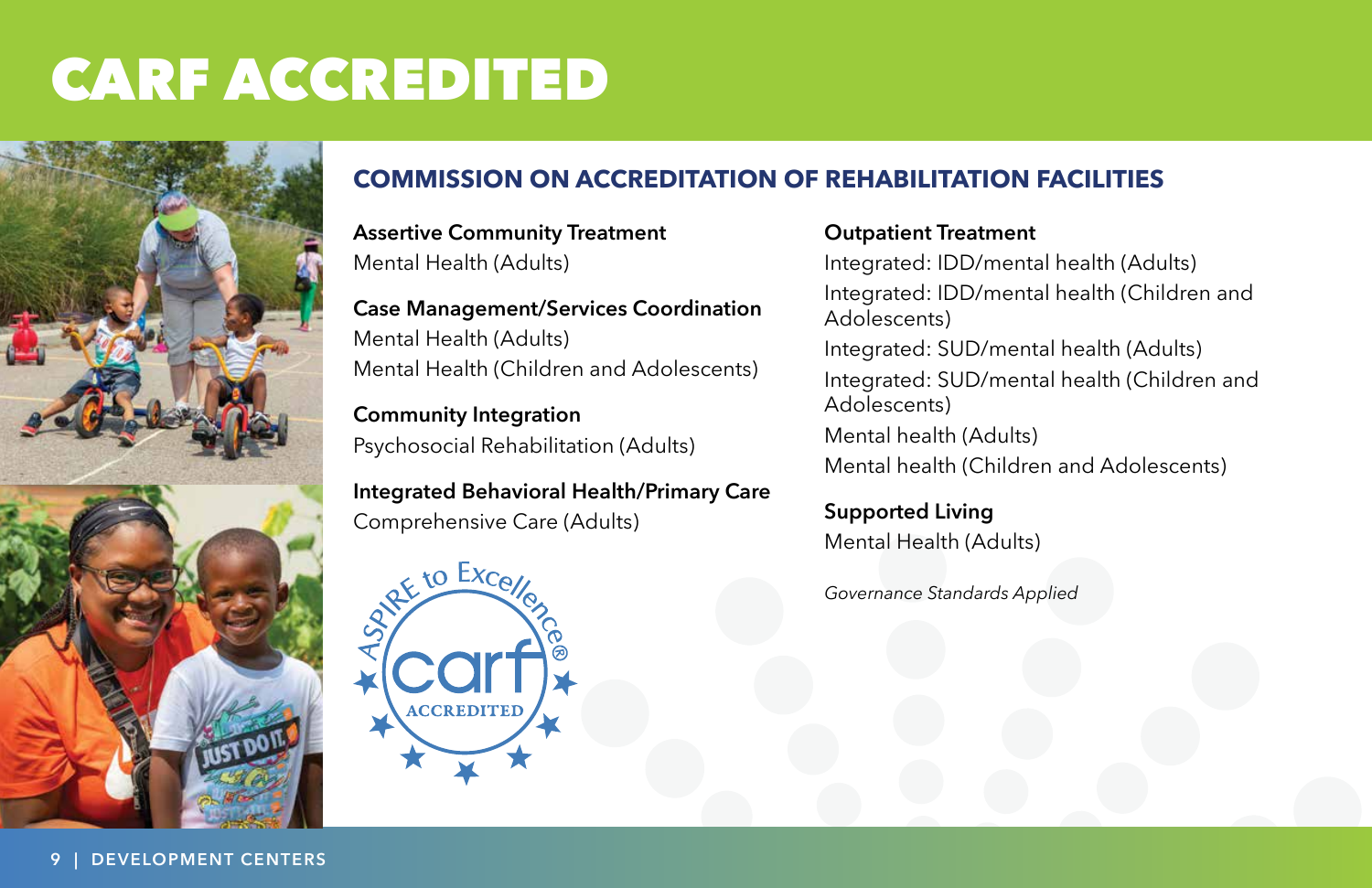

Just a few years ago, Paige was having a difficult time in life. She was homeless and a single mother with three children. At times, Paige and her children were living out of her car, or she was "couch surfing" with friends. "I was so overwhelmed and discouraged," said Paige. However, she eventually found her way to our Career Center's PATH program, and worked closely with her Career Coach, Regina. "I am so grateful to have found Regina and the Career Center."

Regina helped her right away by first finding Paige essentials such as clothing, food and other resources for her children. Regina then sat down with Paige and discussed the future she wanted to see for herself. Paige received resume support and career coaching. She learned valuable interviewing skills and overall, felt more confident in herself and her abilities. When she began interviewing for jobs, the Career Center team helped her to find child care and transportation. "Thanks to them, I got into work really quickly and got my benefits right away. It was such a relief to have employment."

Paige's dream was to find a career working in tech and computers, and the Career Center helped turn that dream into a reality. She now has a new job, working with computers, where she can work from home.

Paige is thrilled to have the support from the Career Center. "Having someone in your corner, standing by you, is a wonderful gift," Paige said. In addition to having a new job, she is also recently engaged. Thanks to Development Centers' Career Center I am in a much better place right now."



*Paige and her three children pose for a family photo.* 

**66**<br>Tha *Thanks to them, I got into work really quickly and got my benefits right away.*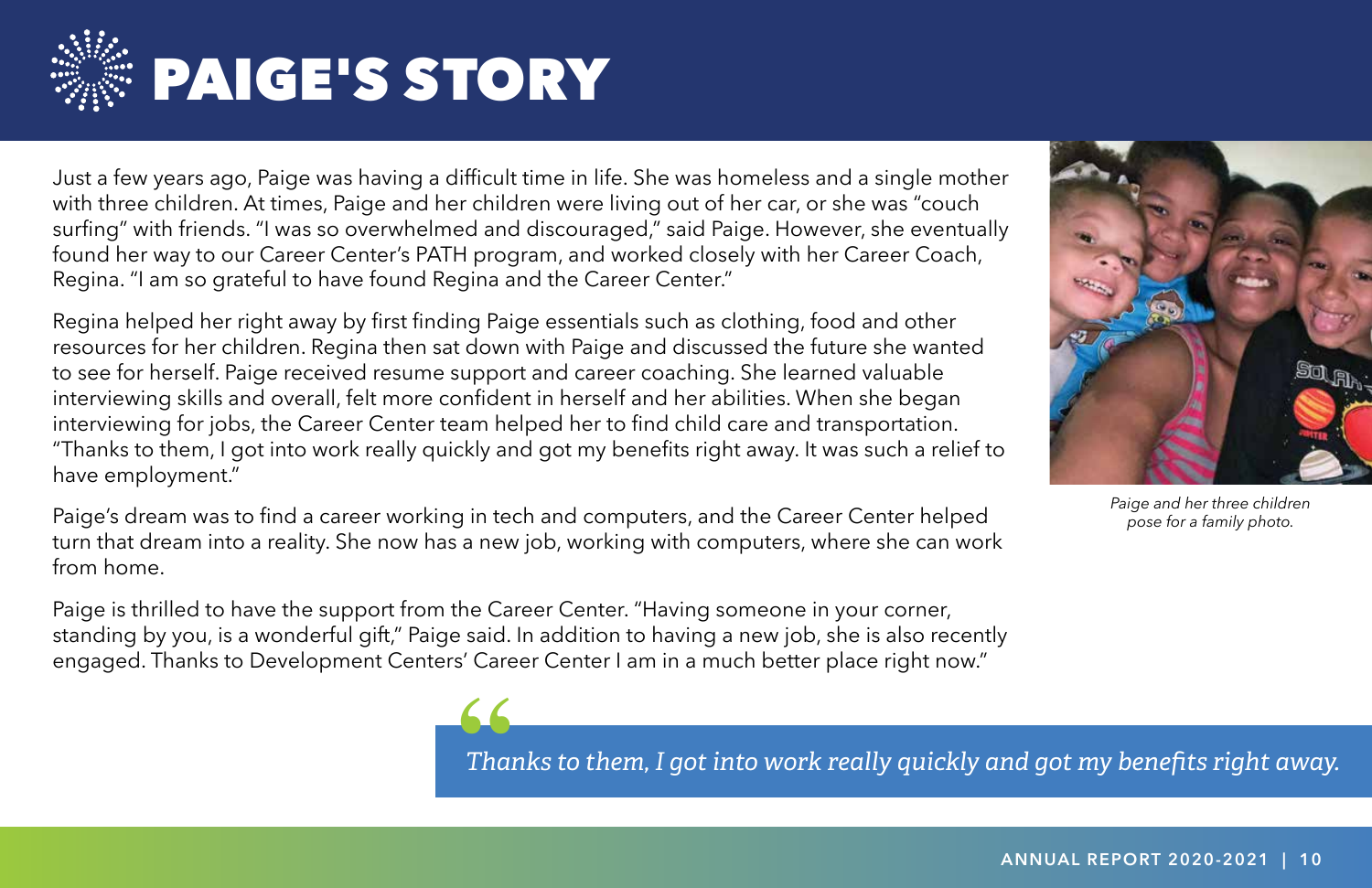



*Sandra finds joy in her life through reading, journaling, music, painting and especially*, *her grandchildren.* 

*She made me feel*  **"** *comfortable and I could open up to her.* After the unexpected death of her son, Sandra had a really hard time coping. She developed suicidal thoughts and was struggling to deal with overwhelming feelings of anger and grief. "I didn't want to be around other people," Sandra said. She had seen therapists off and on in the past but had a hard time finding someone she could really trust.

That changed when she met her therapist, Krystal, at Development Centers. "She really cared. She was genuine. She made me feel comfortable and I could open up to her," Sandra explained. Krystal worked on helping Sandra find joy again in her life by encouraging her to keep a journal and to find hobbies she enjoyed.

"I started reading, I started writing my feelings down, I started listening to my favorite music again... like jazz, blues and R&B." She also discovered she really enjoyed painting. At first, she started paint-bynumbers, but then she started painting on canvas with acrylic paints and started to paint things in life that she found beautiful, like butterflies and birds. Now she is starting to take-up drawing and is really enjoying the new skills she is learning.

Not only have these new activities brought joy back into her life, they have created great bonding opportunities with her grandchildren. Sandra proudly admits that her greatest joy is spending time with her grandkids, who range in age from 2 to 10, but are all very close. They enjoy her love of painting and they often have arts and crafts time together. "They really don't care what we do as long they are with me." Together as a family, they paint and draw and enjoy playing Xbox together. Their favorite activity recently has been singing karaoke. With the help of Development Centers, Sandra is re-building her life after her tragic and unexpected loss of her son. "I am working on myself now and working on a better relationship with my mother and focusing on my grandkids."

Sandra is proof when caretakers uplift themselves, they uplift others around them. This is especially true for children. "Me being happy makes my grandkids happy. Everyone notices a difference in me."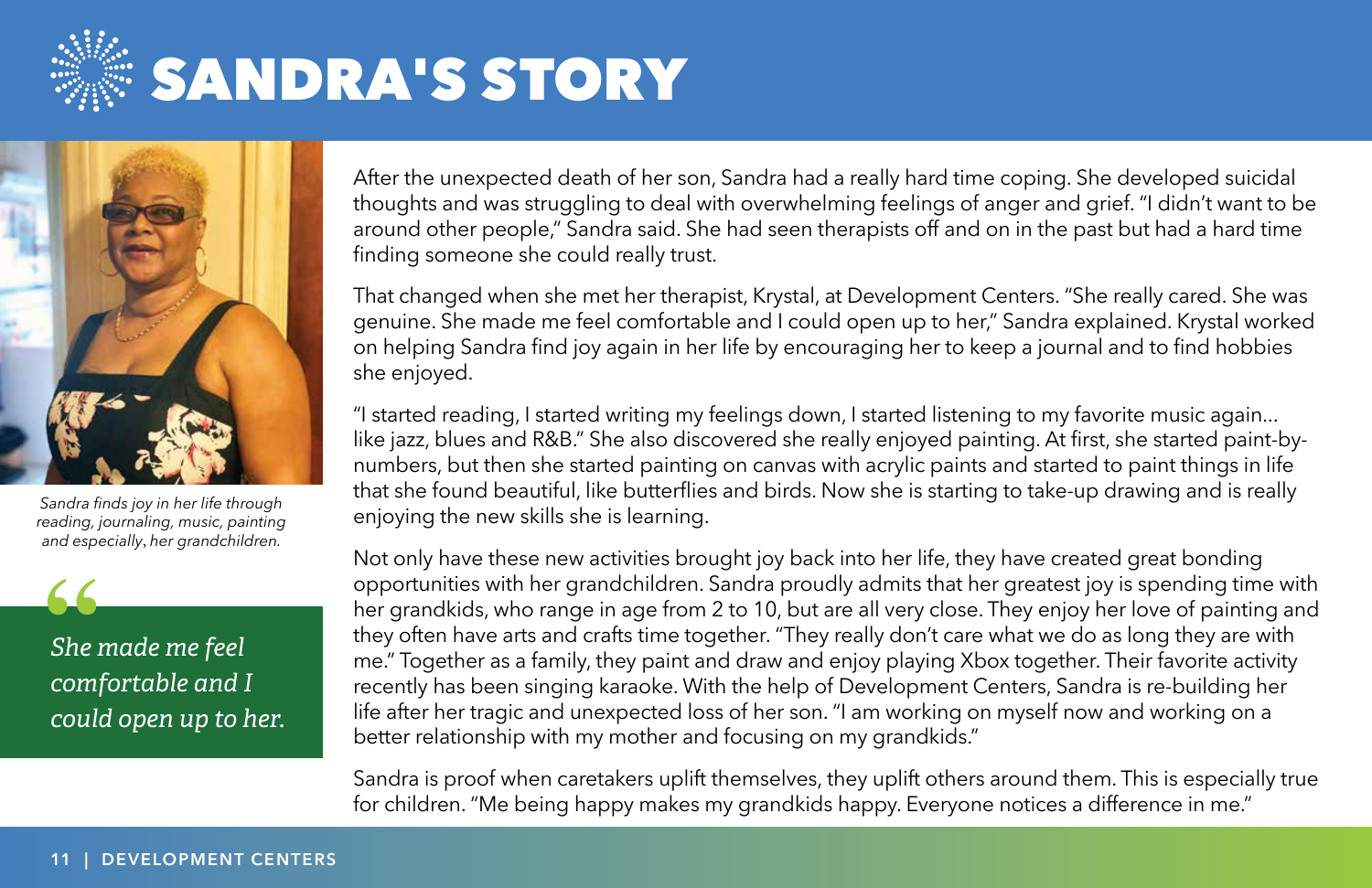

# DARSHON AND DOMINIC'S STORY

Darshon had her son, Dominic later in life. She had two fully grown children, "It had been such a long time since I was a parent to a young child," Darshon explained.

Darshon enrolled Dominic into the Early Head Start Home-Based Program when he was seven months old. When the time came, Dominic transitioned to our Center-Based program. "Dominic loves to learn, he loves to be active. This program was perfect for him and for me. I learned so many amazing new parenting skills," Darshon said.

When the pandemic hit and classes moved to a virtual environment, Darshon began to worry. Dominic was a very social child and thrived under a routine and structure. He was four years old and would be heading into kindergarten the following year. She was worried that being out of school might put him behind. However, the teachers and staff were very proactive. "Even though we were doing classes virtually, they kept him engaged, they made the classes fun and interactive." Parent support groups were provided to help parents navigate these new challenges.

When summer came around, to ensure that the students going into kindergarten were "Kindergarten Ready," the Head Start staff launched a Summer Enrichment program which provided the students much needed socialization with fun, interactive learning experiences and educational opportunities, but most importantly, provided essential classroom structure and routine.

Dominic, thrived in this program. "The children were so happy to see each other, to finally play together and to learn again. He had so much fun and couldn't stop talking about all the cool things he was learning about!" says Darshon.

Today Dominic is doing well in Kindergarten. He loves to be in school and is making new friends. Thanks to your support, Dominic was able to receive the support he needed to build his confidence and prepare him for a successful kindergarten experience.



*Darshon and Dominic enjoying the activities at the Head Start Family Fun Day event.*

*He had so much fun and couldn't stop talking about all the cool things he was learning.* **66**<br>
He h<br>
coul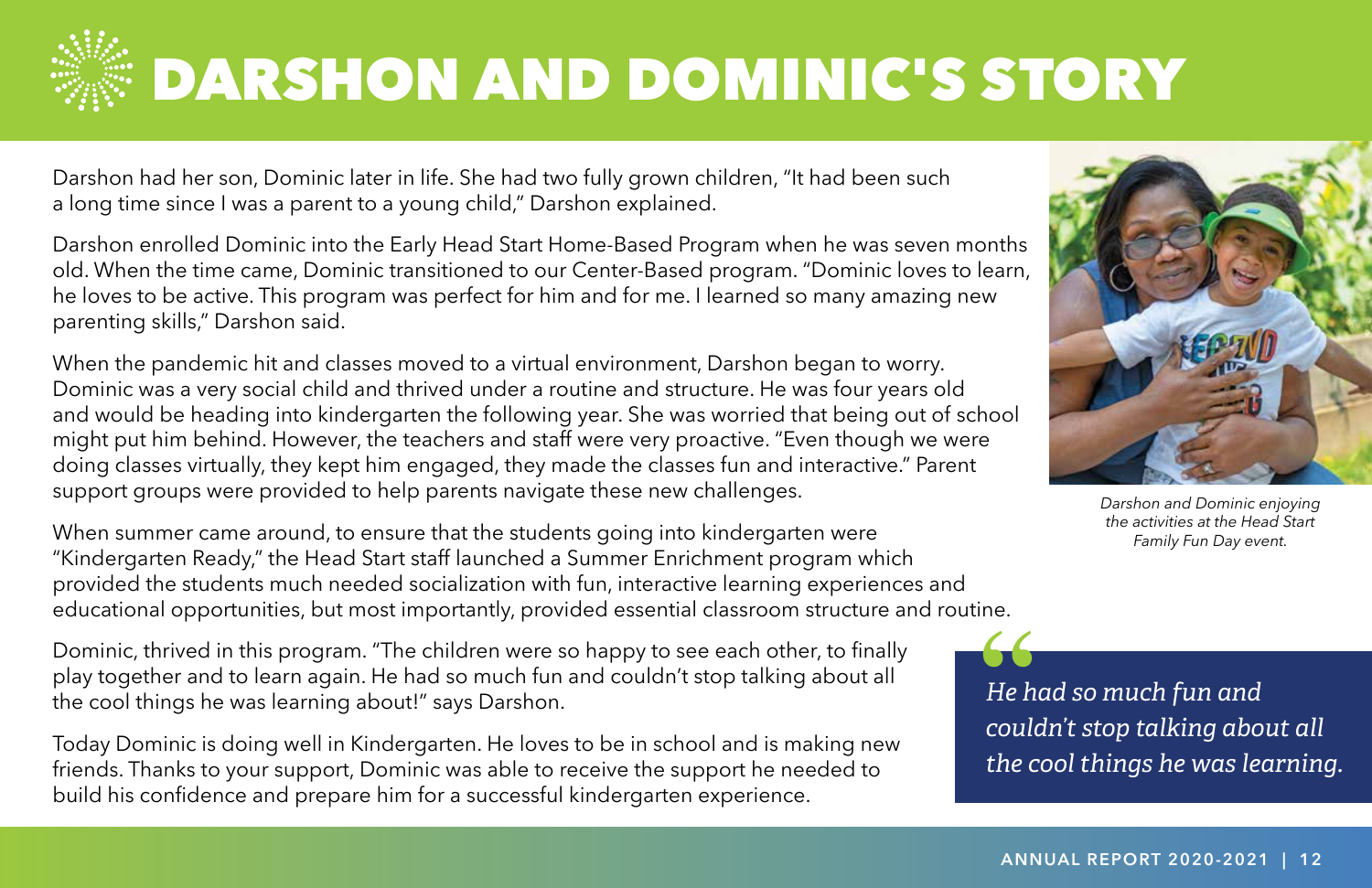# THANK YOU FOR...

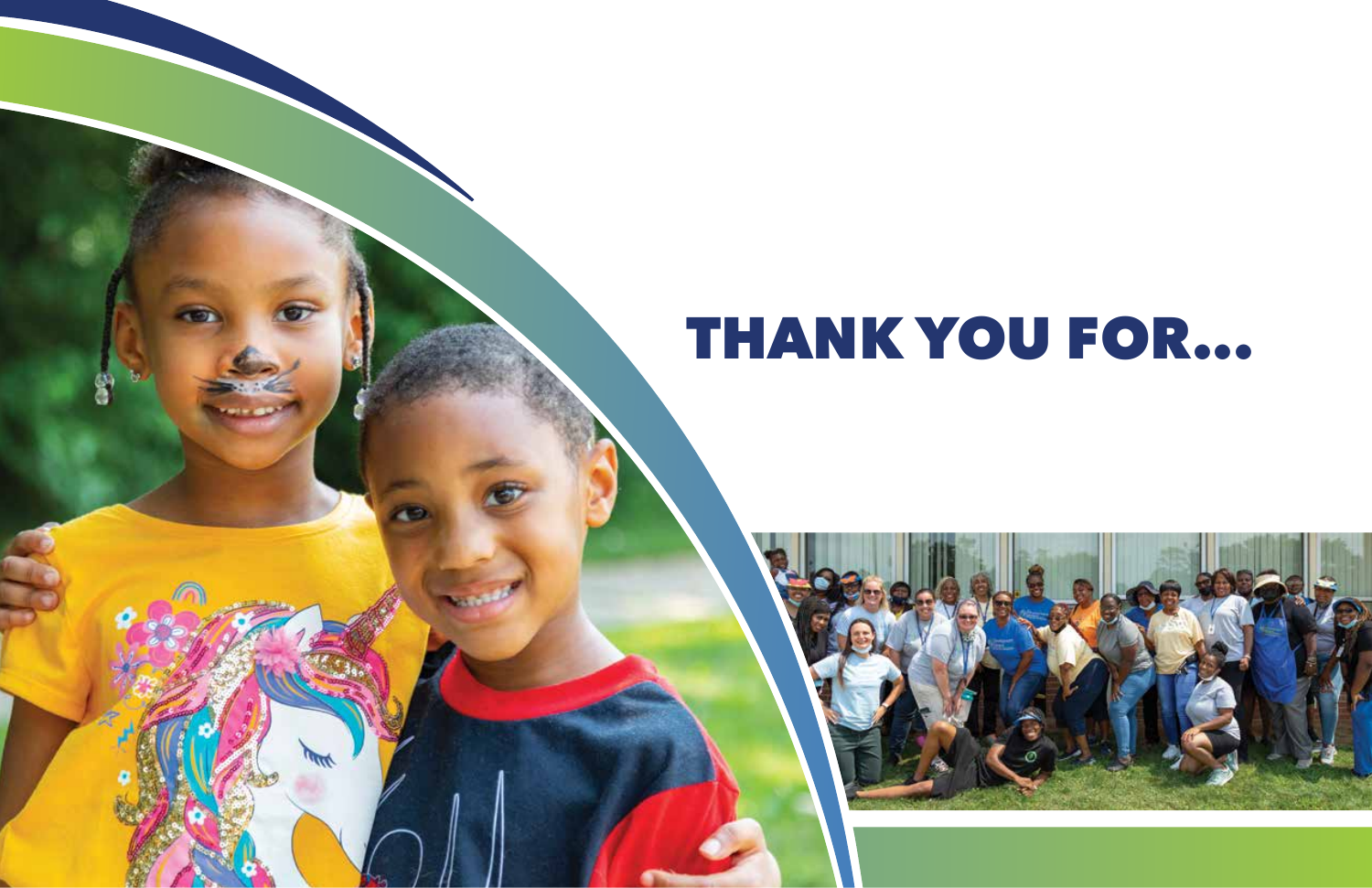# **66 HELPING CHILDREN, ADULTS AND FAMILIES** ING CHILDREN, ADULTS AND FAMILI<br>LIVE HEALTHIER, HAPPIER LIVES. <mark>?</mark> ?